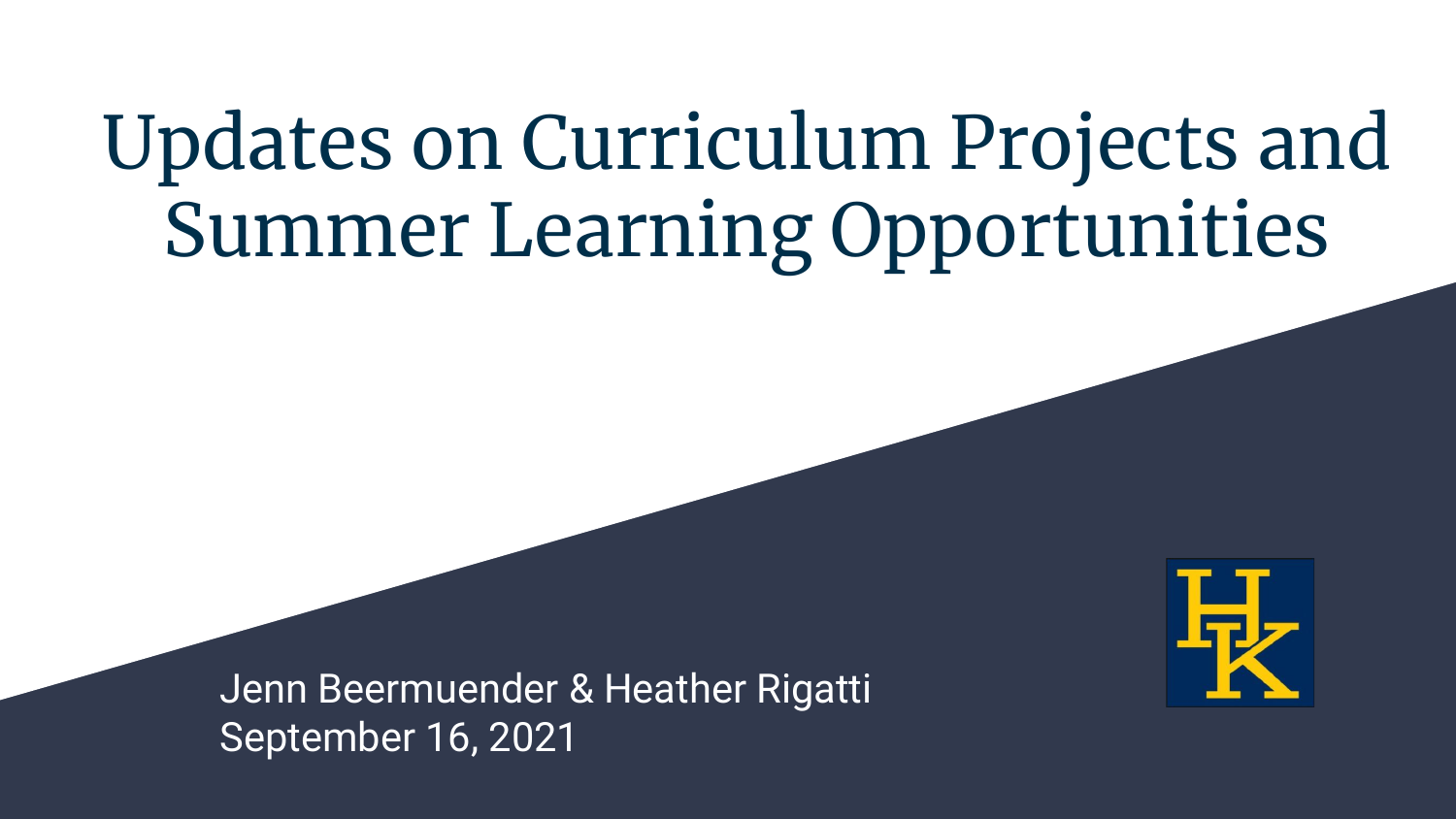## **Summer Curriculum Projects**

- 45 educators across K-12
- 35 projects across nine disciplines

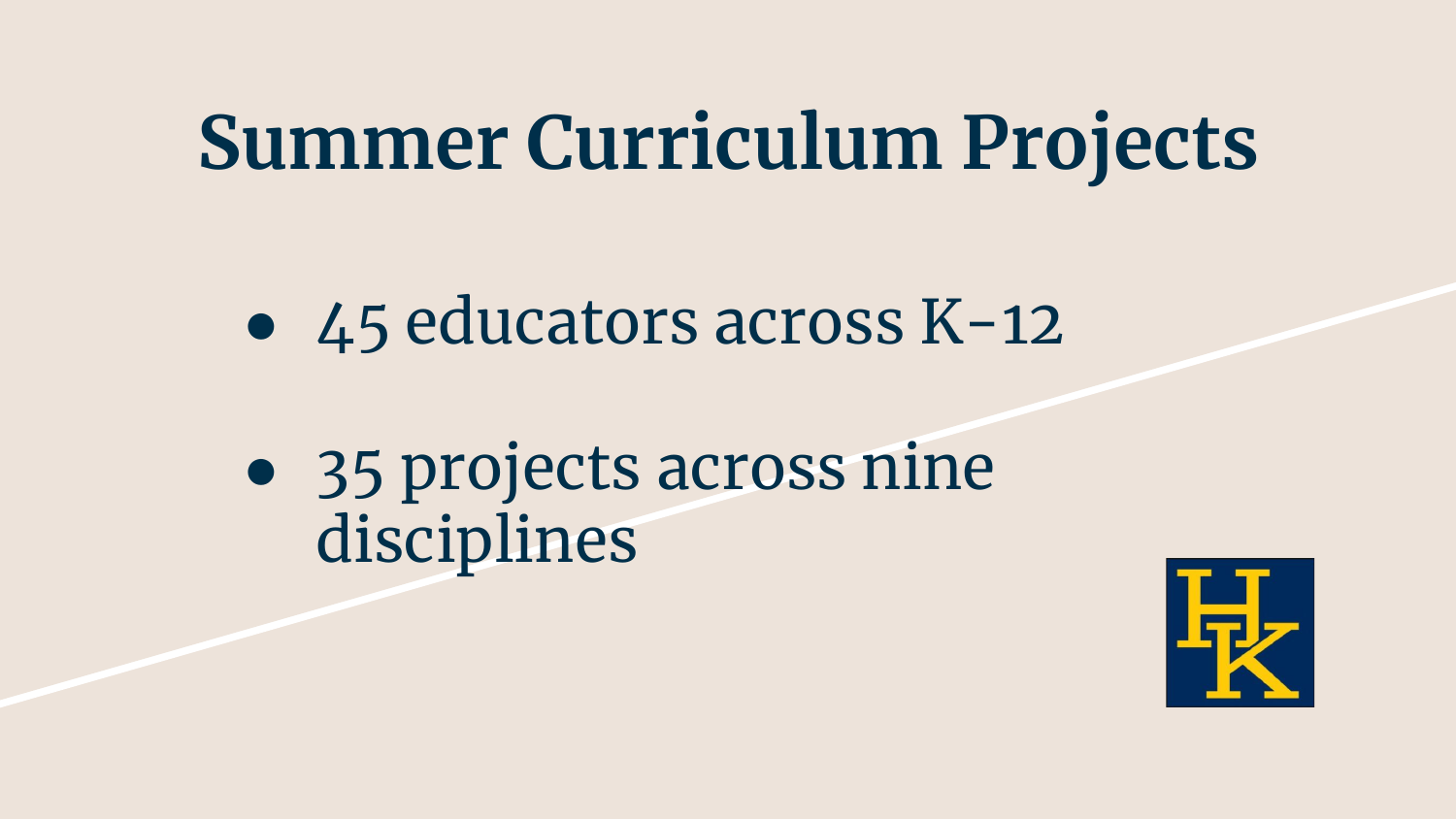### ELA



- Grade 1 Reading units align to science of reading and integrate Social Studies
- $K-3$  Discussion guides for diverse texts
- Grade 5 realignment of argument and narrative writing
- Grade 6 Fantasy and Poetry units
- Grade 7 Analytical Practices Across Genres; argument essays
- Grade 8 Approaching the Classics and literary essay
- Grades 6-8 Grammar and Conventions (Patterns of Power)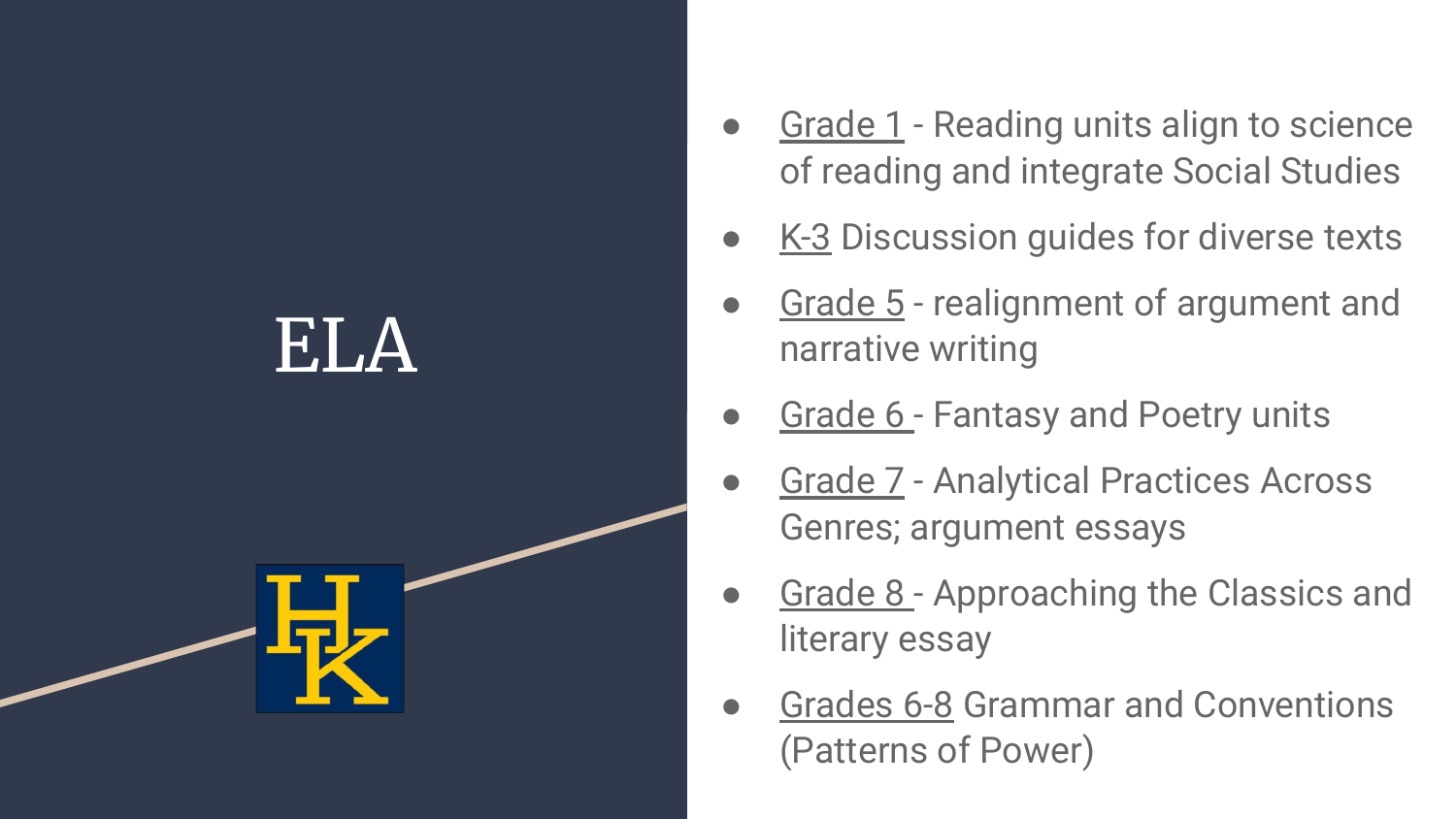## Social Studies



- Grade 2 finish units and attach resources
- Grade 3 finish units and attach resources
- Grade 4 write units aligned to CT Framework
- Grades 6-8 vertical alignment, refine essential questions, embed DBQs, assessments
- **HS World History course outline**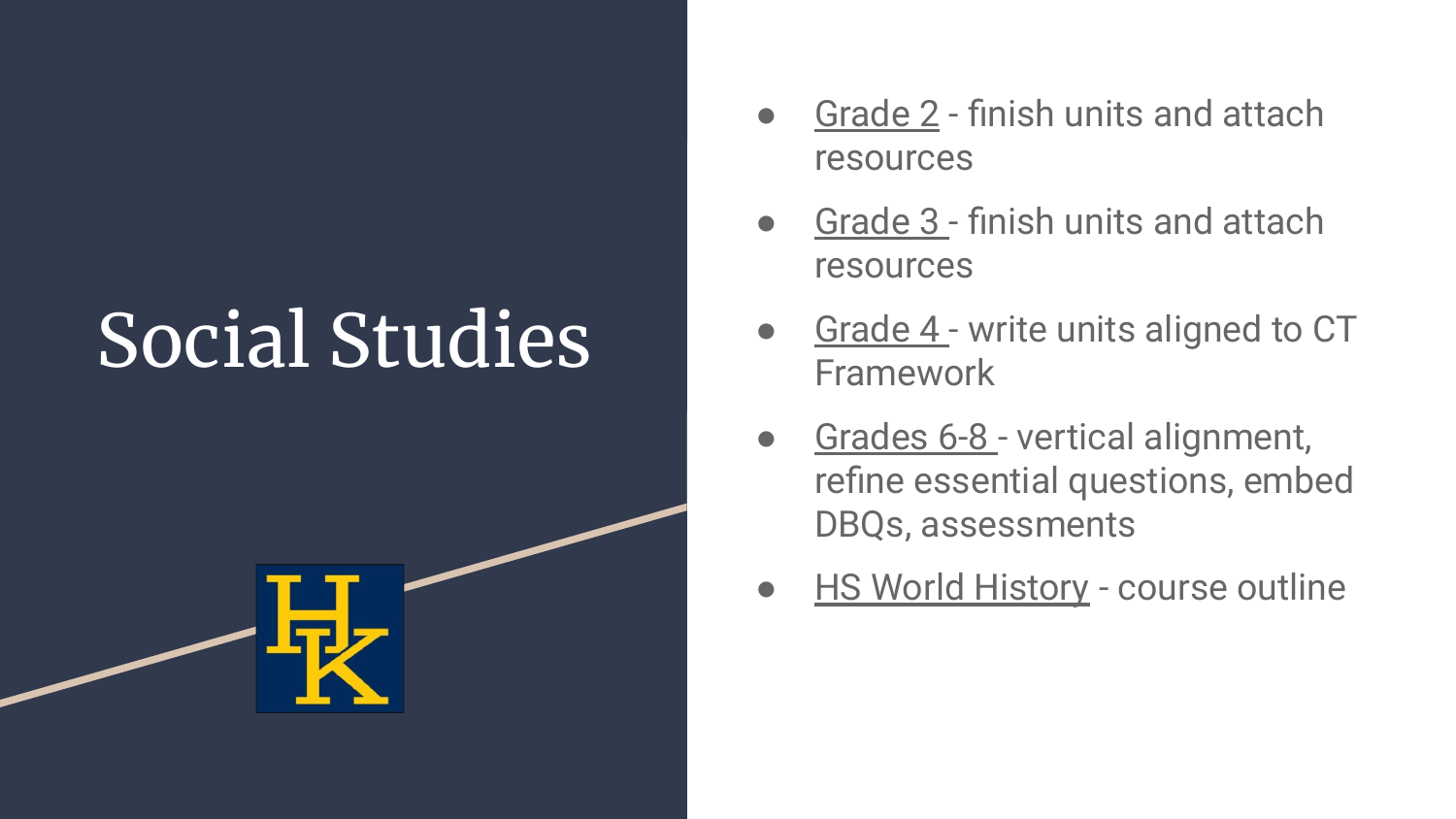## Math



- Advanced Math 6 overview, pacing and unit design
- Math 7 supporting students with resources
- Advanced Math 7 overview, pacing and unit design
- Math  $8$  planning for differentiation
- Math Intervention 4-8 assessment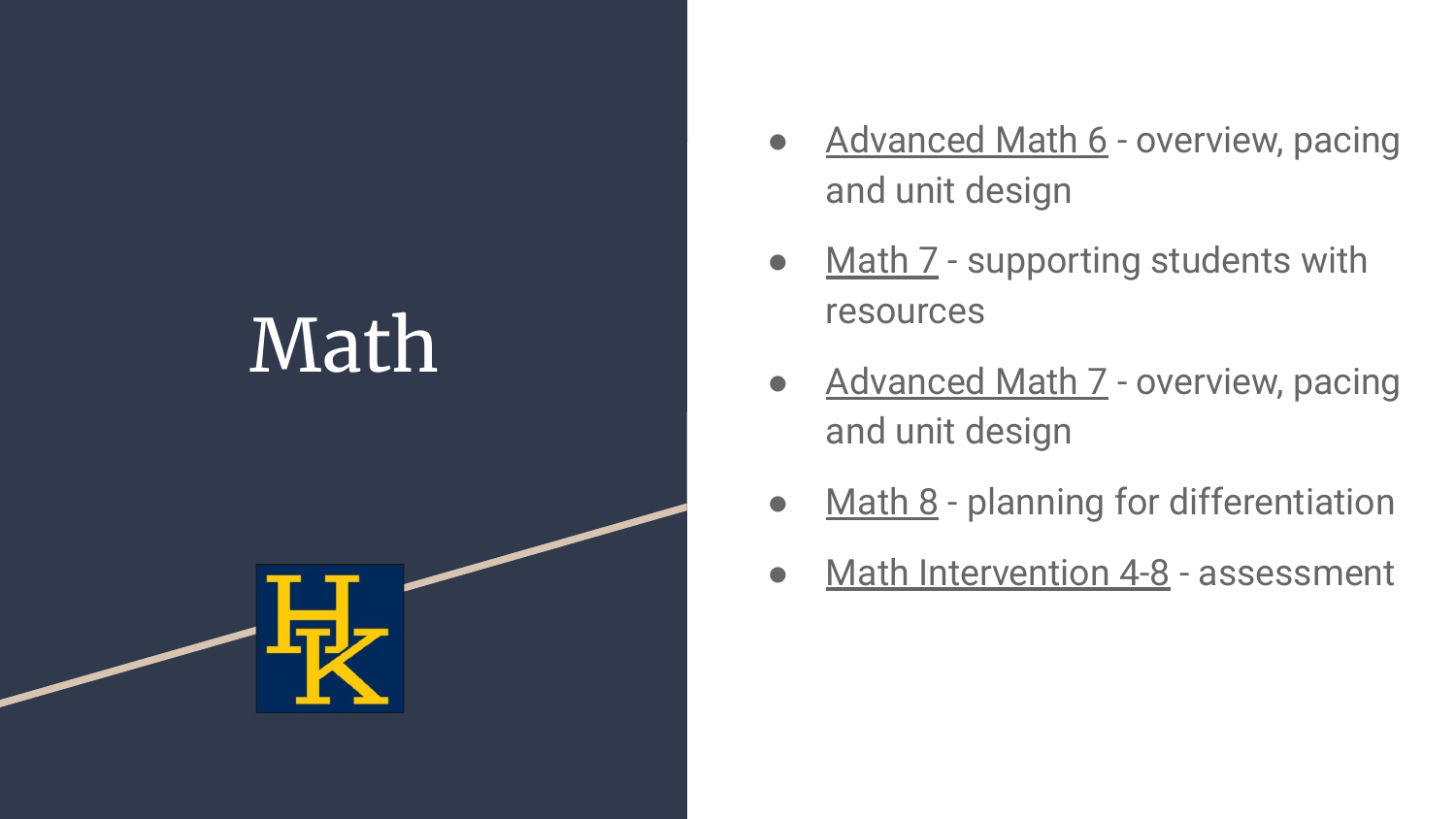### Science



- Kindergarten units 1, 2 & 3
- Grade 4 unit 1a
- Grade 5 unit 1a and 1b
- Grade 8 units 1 and 2
- **HS Biology units 6-8**
- **HS Chemistry units 3-5**
- **HS UCONN Physics units 1-3**
- **HS Environmental Science** yearlong overview, unit 1
- **HS Horticulture yearlong overview,** units 1-8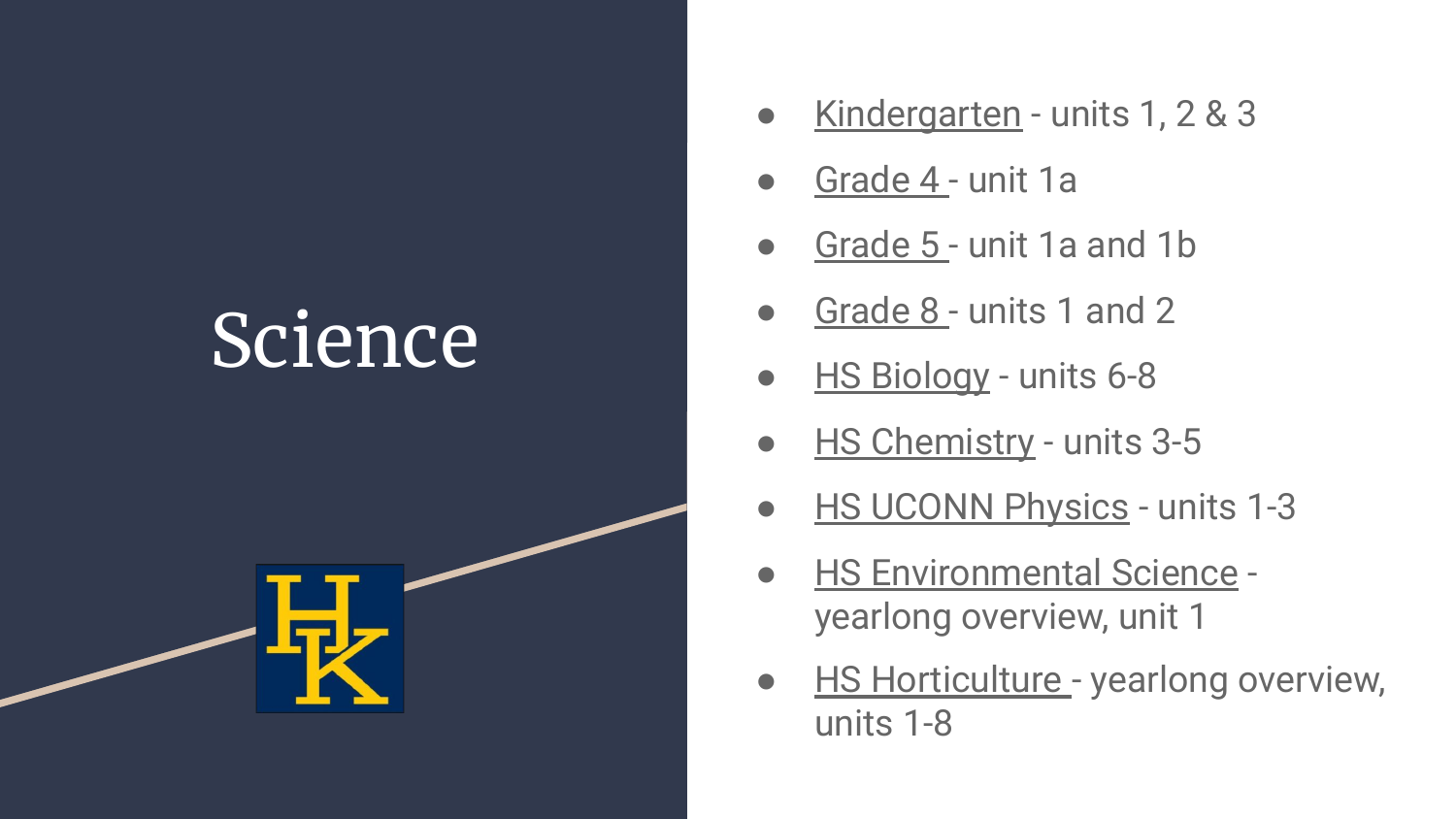# **Other** Disciplines



- Tech Exploratory Grade 8, Grade 7
- Health Grades 5-8
	- sexual education progression
- **Practical Arts** 
	- Grades 4-8 progression
	- Financial Literacy (Grade 7)
- World Language
	- Grades 5-8 French
- **HS Introduction to Engineering Design** ○ review of PLTW updates
- **HS Advisory/Social Emotional** Curriculum using School Connect - Grades 9-12
- HS French 4 and Spanish 4 realign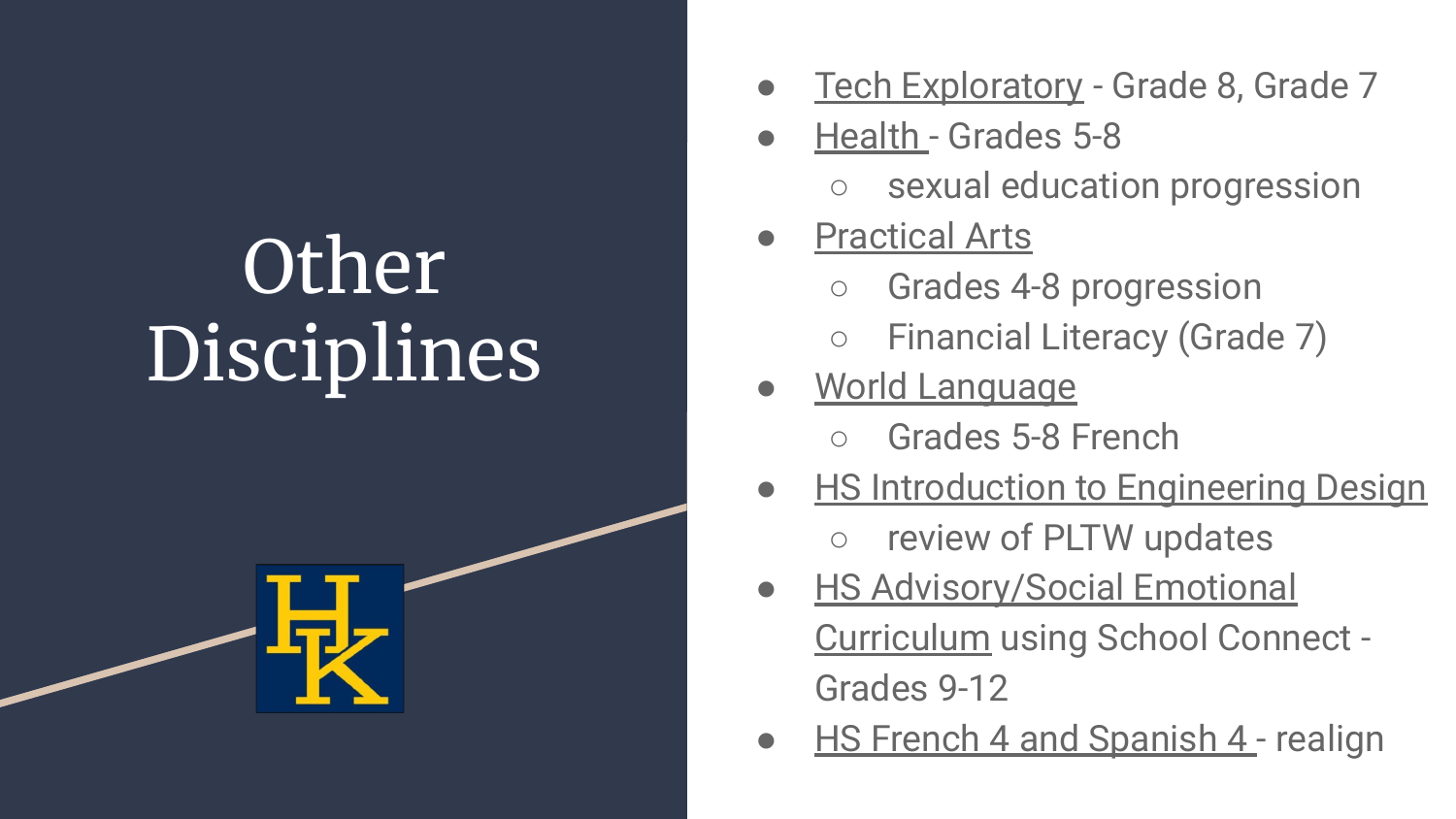# **Summer Program Updates**

- 14 students entering K
- 42 students entering 1-3
- 86 students entering  $3-8$  (remote)
- 5 students 8th→ 9th
- 6 students HS credit recovery

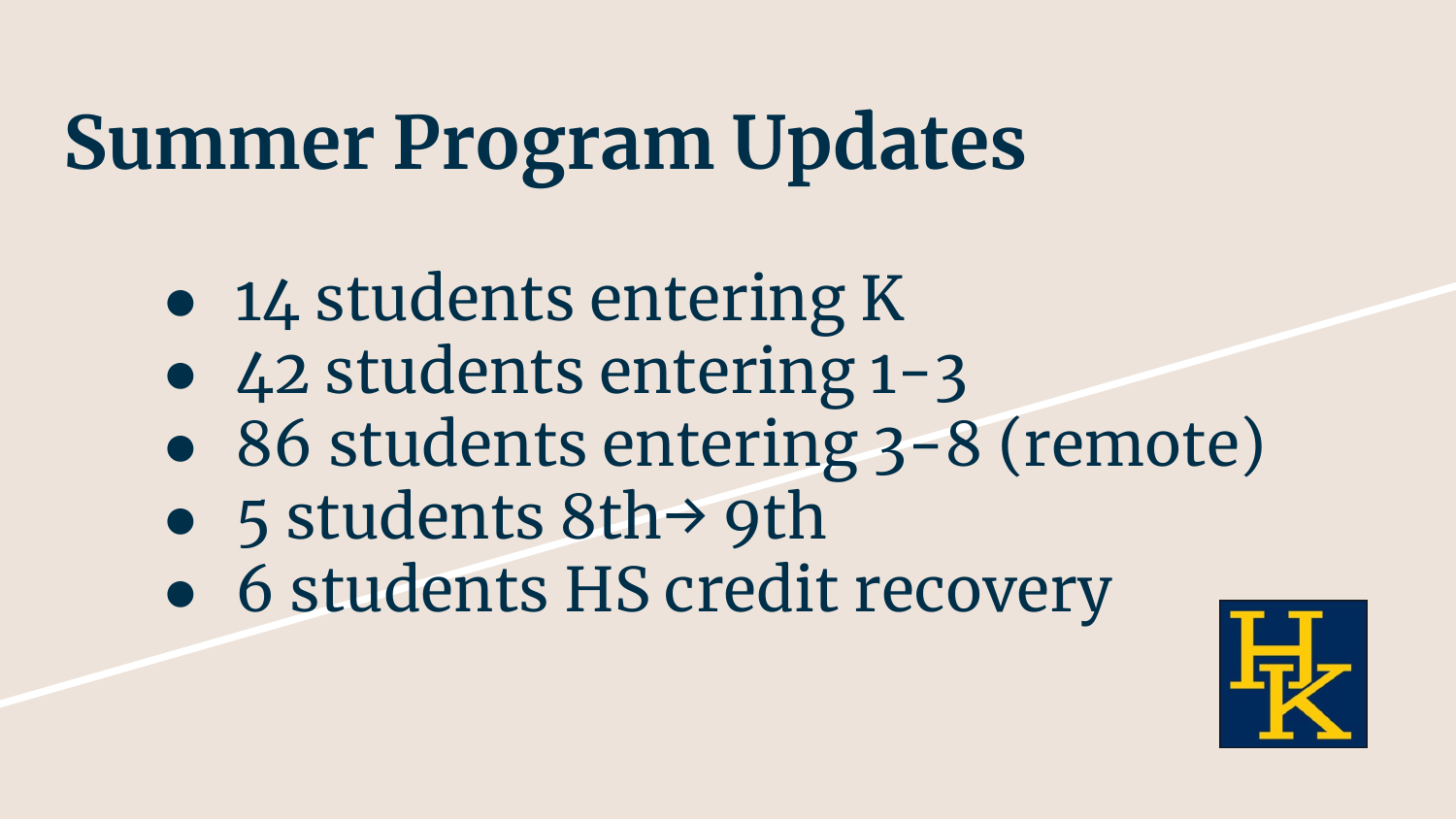# The Programs



- Kindergarten Jumpstart (Entering K)
- Summer Academy (Entering 1-3)
- iReady Reading and Math (Entering 3-8)
- Informational Reading (Entering 9)
- **Credit Recovery (Entering 10-12)**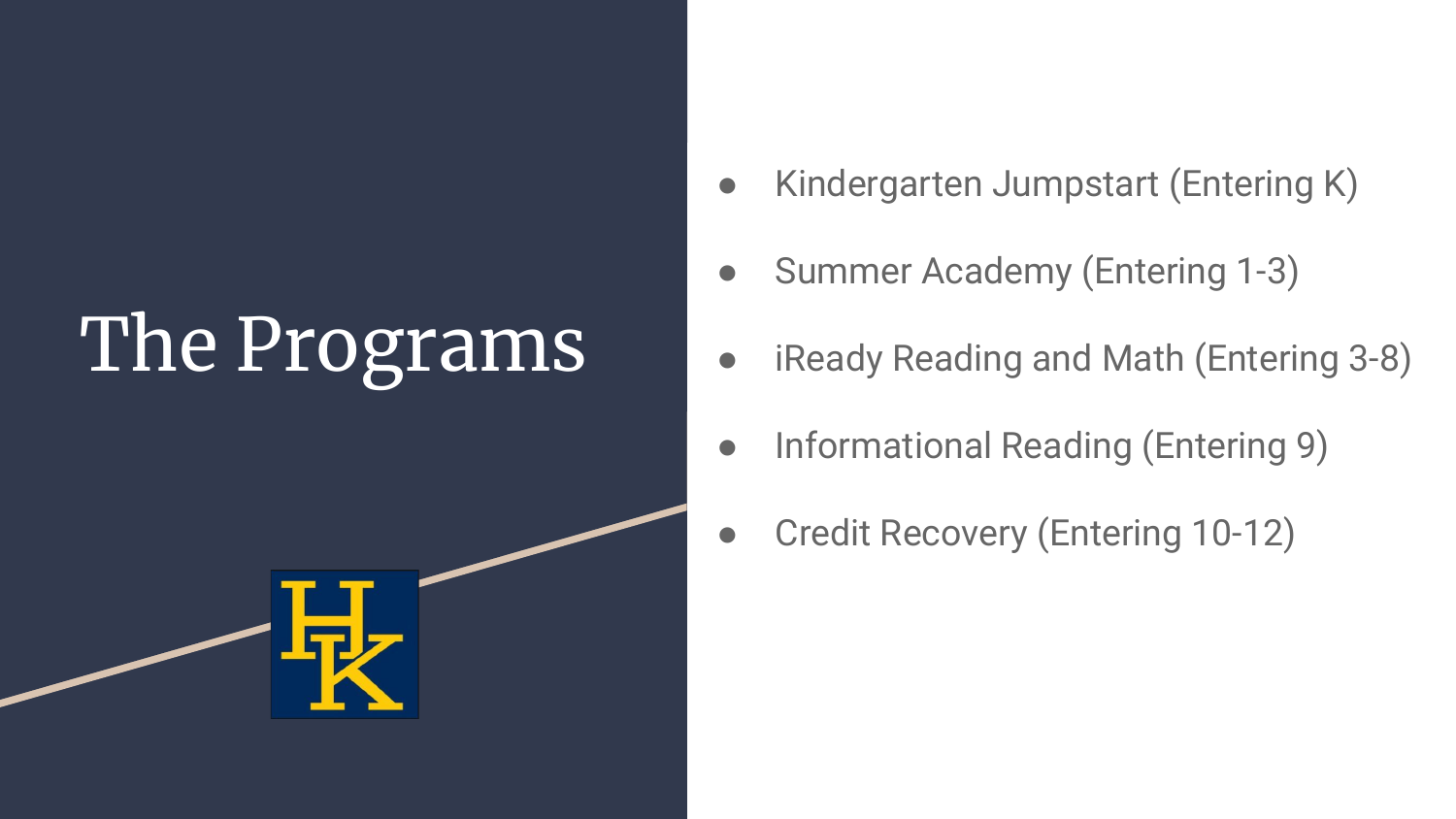### **Outcomes**

| Kindergarten Jumpstart | 13-14 students per day; Students became familiar with schools,<br>separated from parents, had exposure to routines, practiced writing their<br>names, began exposure to foundational reading, writing and math  |
|------------------------|-----------------------------------------------------------------------------------------------------------------------------------------------------------------------------------------------------------------|
| <b>Summer Academy</b>  | 59 registered, 29-40 attended per day; Students reviewed phonics and<br>reading skills, essential math from previous grade and previewed math<br>for next grade                                                 |
| iReady Reading/Math    | 93 students registered, 86 participated regularly; Average minutes per<br>week 38 (reading), 42 (math); average # of lessons passed 9 (reading)<br>and 7 (math); Most time: 44 hours (reading), 11 hours (math) |
| Informational Reading  | 7 students registered, 3-5 attended per day; Students read informational<br>texts and honed skills in close reading, annotation and written response                                                            |
| <b>Credit Recovery</b> | 6 students registered and attended; All students mastered core content,<br>earned credit and can advance to next course in that discipline.                                                                     |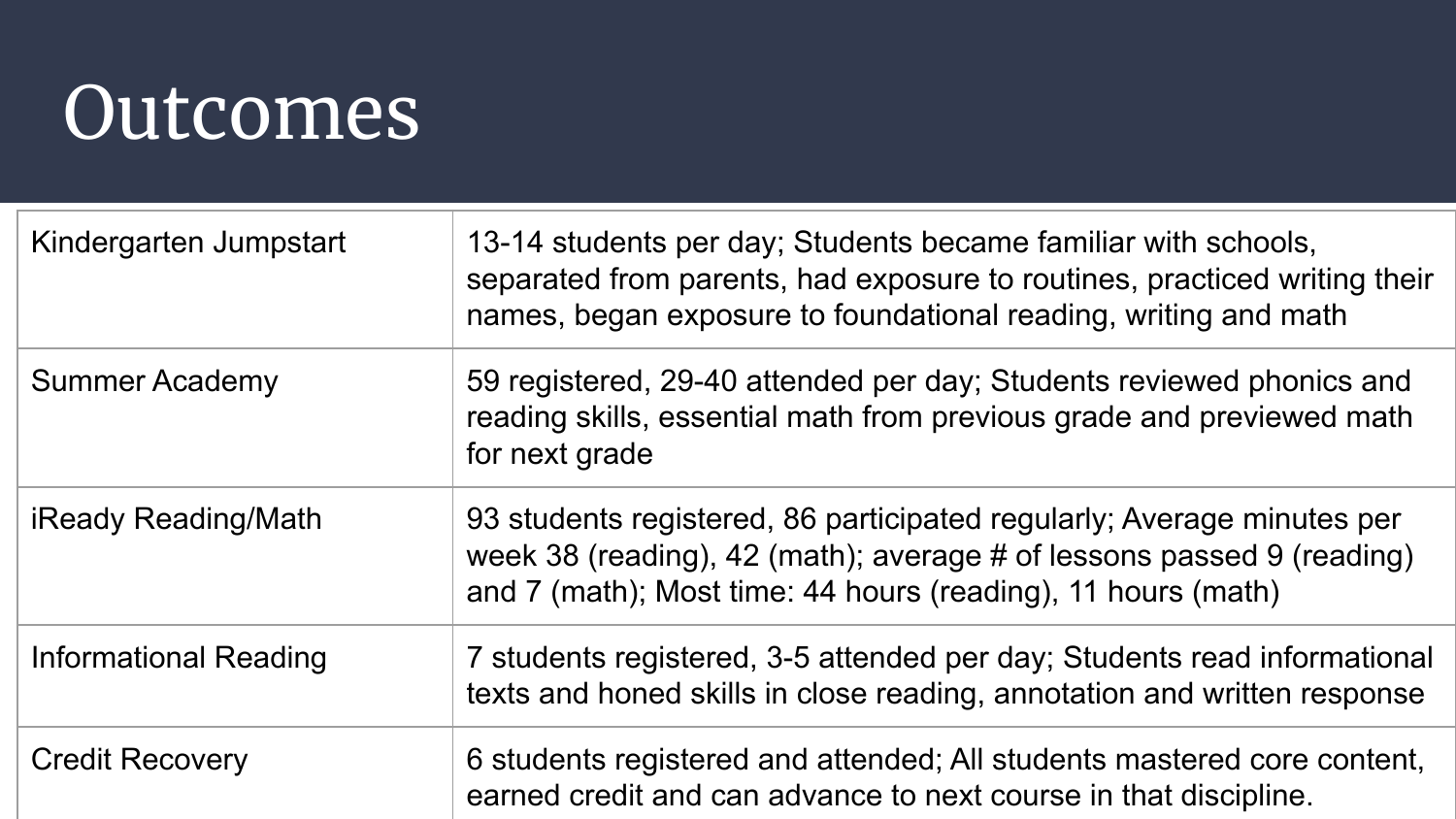## Feedback from Parents

| Kindergarten Jumpstart       | Timing near the end of the summer - good transition<br>Liked that there was writing practice<br>Students felt more confident and comfortable with school         |
|------------------------------|------------------------------------------------------------------------------------------------------------------------------------------------------------------|
| Summer Academy               | Kept children focused and wanting to learn<br>Focus on math and reading, especially in a smaller group<br>Structure of the day (without full days/full weeks)    |
| <b>iReady Reading/Math</b>   | Flexible access to learning, independence, kept children doing math,<br>reminders and communication, Google Meet with teachers                                   |
| <b>Informational Reading</b> | Kids were taught how to navigate difficult reading, ask themselves the<br>right questions when they read in order to process and organize all the<br>information |
| <b>Credit Recovery</b>       | Parents were appreciative of the opportunity for their students.                                                                                                 |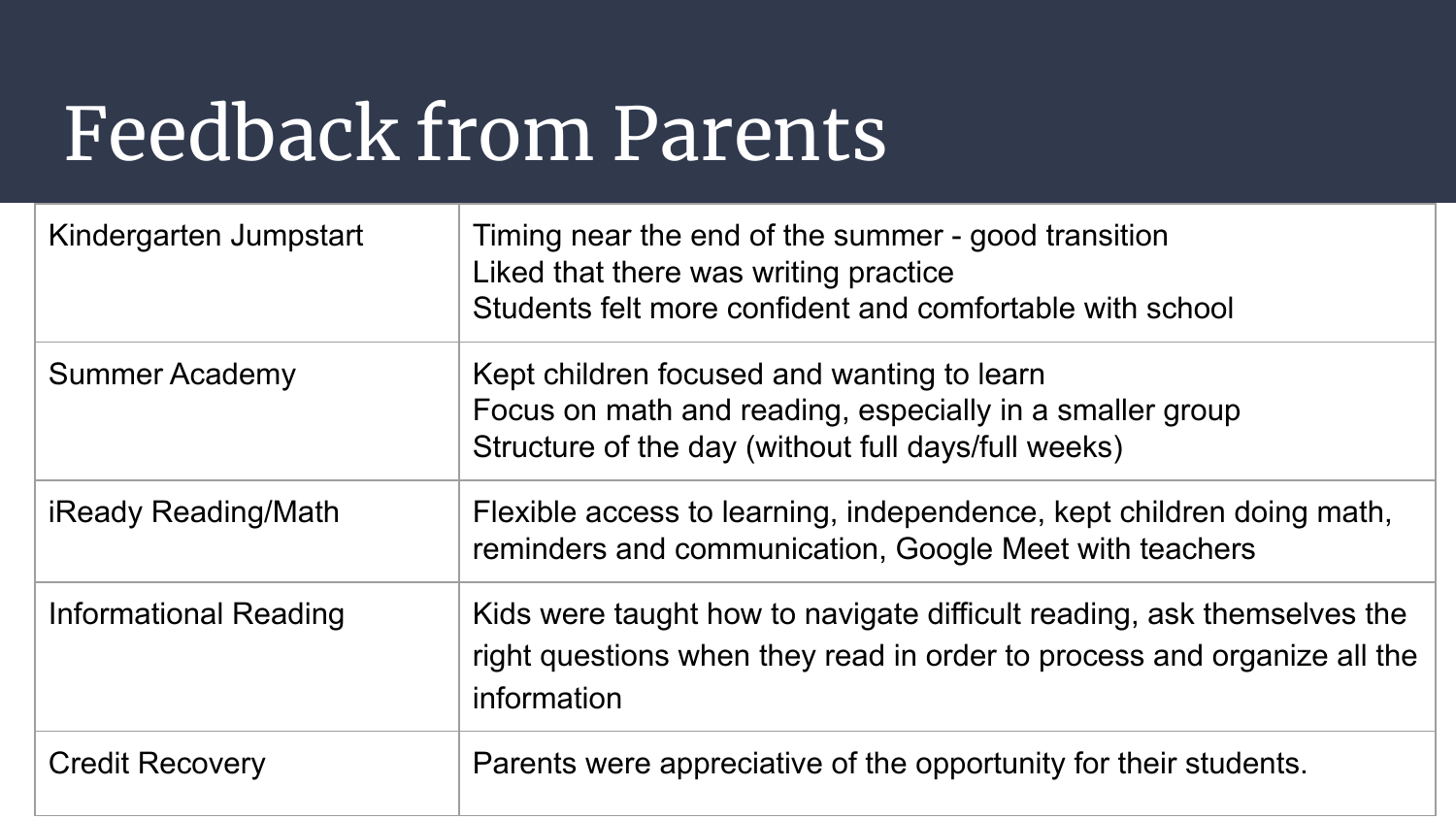#### Quotes from Parents

#### **Summer Academy**

- "Enthusiastic teachers and organization!"
- "A perfect refresher for my son going back to school. He struggles in reading and I think this helped his confidence going back to school in just a few short weeks."
- "My son was a happy learner each time he was dropped off and picked up."

#### **iReady Reading and Math**

- "The teacher always makes it great for them to reach their goals, constantly letting them know how well they are doing and how much time they have left too complete. So helpful!!"
- "It let the kids do the work on their own time! My daughter was able to go to camp and get her work done! Loved the flexibility."

#### **Informational Reading:**

"It didn't just teach them a subject, it taught them how to learn."